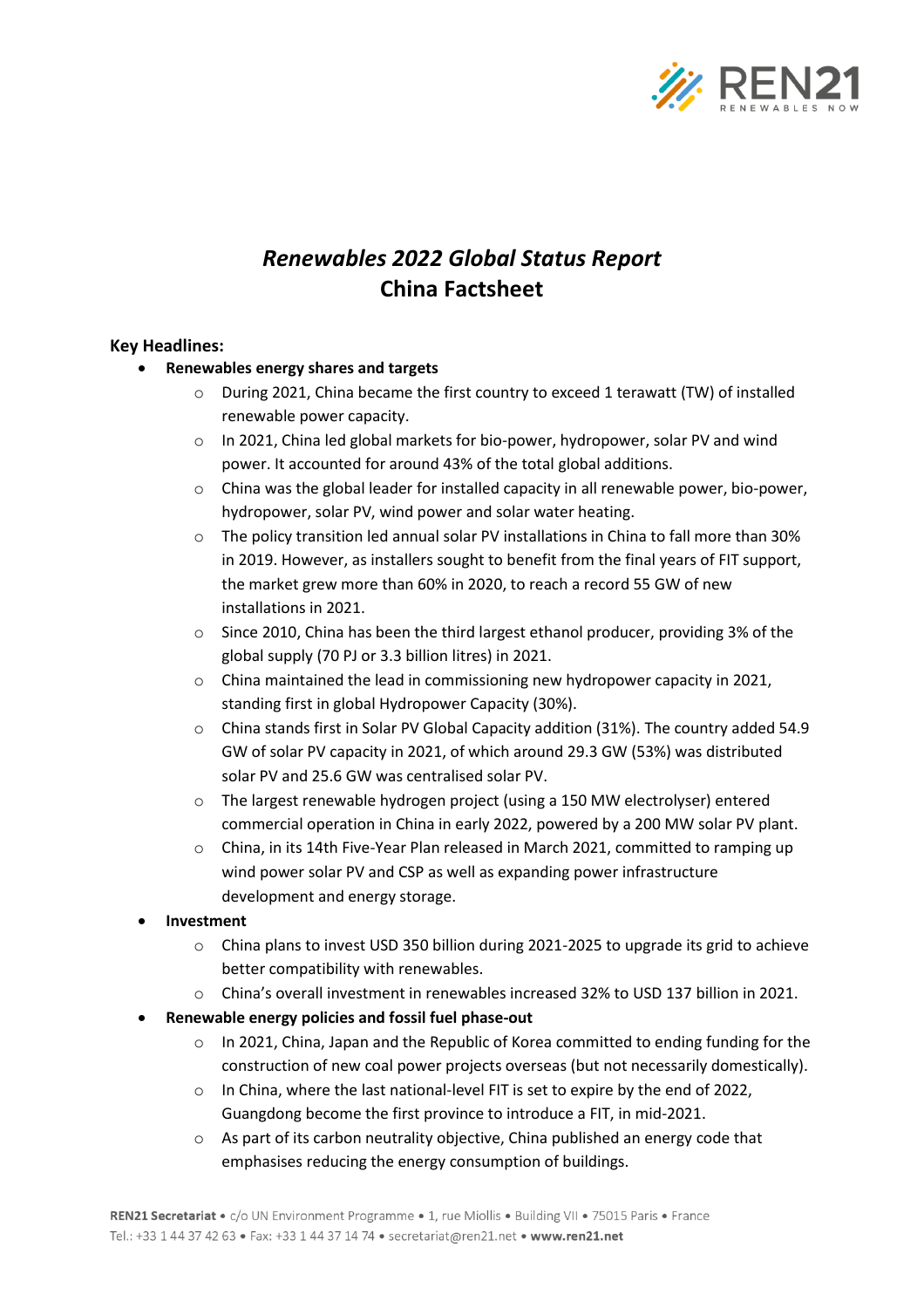

## **CHINA ENERGY STATISTICS**

| GDP                                               | RMB 114.4 trillion (USD 17.7 trillion) as of 2021                                                                |
|---------------------------------------------------|------------------------------------------------------------------------------------------------------------------|
| Population                                        | 1,412,600,000 as of 2021                                                                                         |
| USD invested in renewables in the country         | China invested 137.2 billion USD in renewables in<br>2021, equivalent to twice the GDP of Uzbekistan<br>in 2020. |
| Total installed capacity of renewable power       | 1032.1 GW - Enough to power all of Europe or<br>two times India, a growing trend (124 GW<br>additions in 2021).  |
| Renewable energy developments in past 10<br>years | Renewable energy share in final energy demand<br>increased 118% between 2009 and 2019.                           |

## **RENEWABLE ENERGY POLICY SITUATION IN CHINA**

| <b>Indicator</b>          | <b>Sector and year</b>                                                                                                                                                                                                                                                                                                                                                                                                                                                                             |  |
|---------------------------|----------------------------------------------------------------------------------------------------------------------------------------------------------------------------------------------------------------------------------------------------------------------------------------------------------------------------------------------------------------------------------------------------------------------------------------------------------------------------------------------------|--|
| Renewable energy targets  | Economy-wide RE: 26% by 2030.                                                                                                                                                                                                                                                                                                                                                                                                                                                                      |  |
|                           | Power: 40% by 2030                                                                                                                                                                                                                                                                                                                                                                                                                                                                                 |  |
|                           | Transport: 2 million EVs by 2020; 20% EVs by 2025; ICE<br>ban by 2040.                                                                                                                                                                                                                                                                                                                                                                                                                             |  |
|                           | China's ministry for housing set a target for the 5 years<br>$\bullet$<br>plan announcing in 2022, 100 Million sqm of geothermal<br>- warm water for residential use.                                                                                                                                                                                                                                                                                                                              |  |
| Net-zero target           | Climate neutrality by 2060.                                                                                                                                                                                                                                                                                                                                                                                                                                                                        |  |
| Renewable energy policies |                                                                                                                                                                                                                                                                                                                                                                                                                                                                                                    |  |
| New policies in 2021      | China's plan for new energy vehicles (NEV) in the next 15<br>$\bullet$<br>years aims to promote the transition from a state-led to<br>a market-led industry.<br>In 2021, as part of the General Code of Building Energy<br>$\bullet$<br>Saving & Renewable Energy Usage, a code to be valid<br>starting from April 2022 was announced. The new code<br>puts a stronger emphasis in reducing the energy<br>consumption of buildings and is aligned with the 2060<br>objective of Carbon Neutrality. |  |